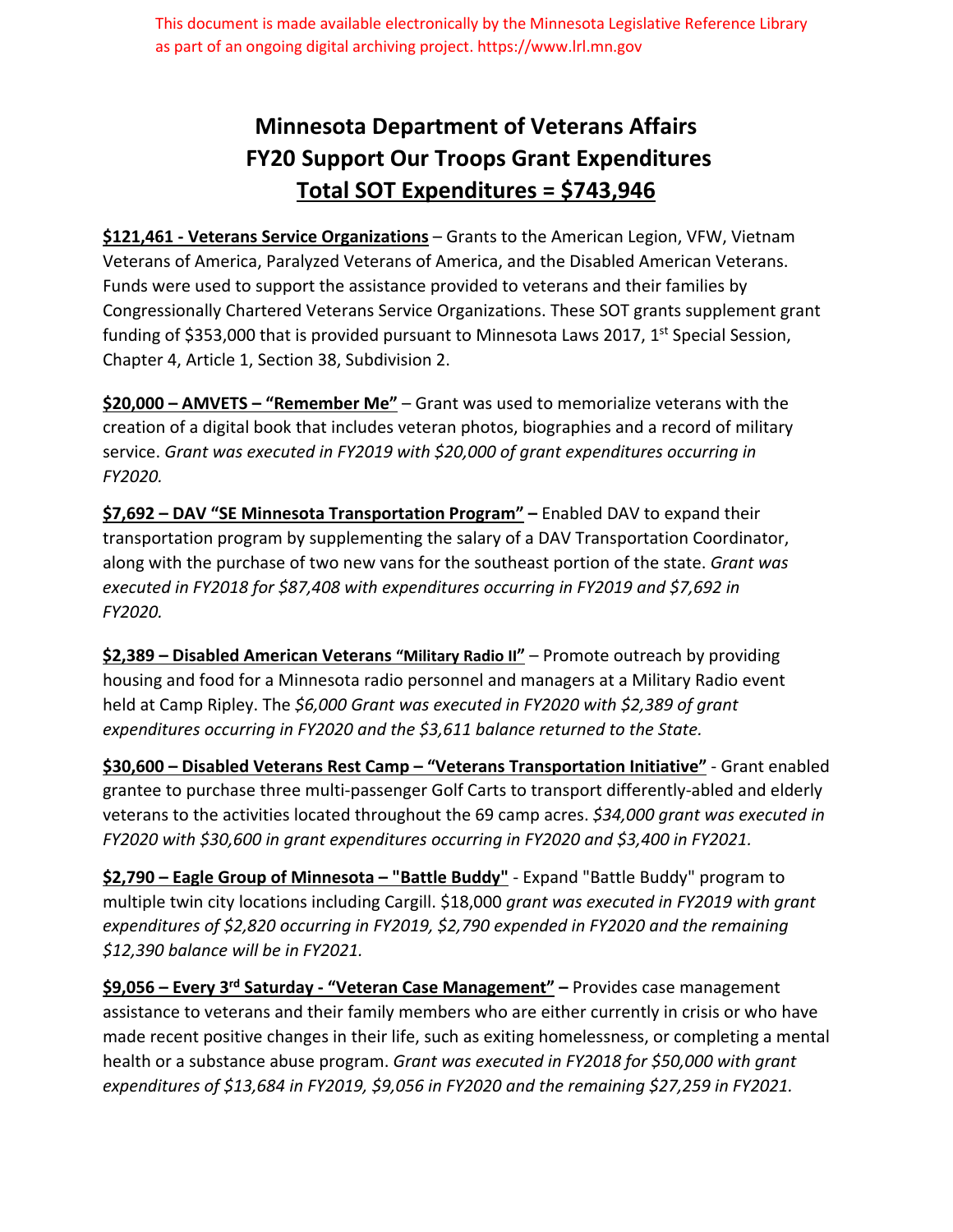**\$10,000 – Lutheran Social Services –** Provided gap funding for our LSS Case Management, Outreach, Referral and Education program while MDVA worked with our contracted provider to amend our program offering to respond to the increased demand for behavioral health counseling for those effected by COVID‐19 which included family members of residents in our Veterans Homes and our senior population who have been most effected by decreased socialization with their loved ones.

**\$10,000 – MACV Metro Standdown –** In 2019 MDVA partnered with MACV to provide the annual metro standdown where Veterans received access to much needed veterans services, healthcare, and referral services to include an on‐site rapid response housing team to triage any homeless veteran that came in and desired a housing plan. *MDVA's support was paid directly to the facility vendor (Twins Ballpark‐ \$4,999.99) and food vendor (Minnesota Sportservice LLC‐ \$4,999.99).* 

**\$25,000 – Minnesota Military Radio –** Camp Ripley Event for Broadcasters, Advertising, IT Support and Website Redesign **‐** \$50,000 *grant was executed in FY2020 with grant expenditures of \$25,000 in FY2020 and the remaining \$25,000 in FY2021.*

**\$1,000 – Middle River Veterans Outdoors – "Tracked Wheelchair"** Provide differently‐abled veterans (and/or family members) fishing and hunting outdoor experiences with the aid of a "tracked wheelchair". *Grant was executed in FY2019 for \$20,000 with grant expenditures occurring in FY2019 of \$19,000 and \$1,000 in FY20.* 

**\$69,913– Nightware – "VA Clinical Trial"** – Conduct VA Clinical Trial of digital ‐therapeutic program (iWatches) designed to interrupt nightmares and other disrupted sleep disorders. *Grant was executed in FY2019 for \$100,000 with \$30,087 of grant expenditures occurring in FY2019 and \$69,993 in FY2020.*

**\$94,527 – NW Technical College "LinkVet" ‐** to support MDVA service contract with NW Technical College, which provides staff and support services for LinkVet (1‐888‐LinkVet or https://linkvet.custhelp.com) the veteran's resource and referral system.

**\$35,000 – Paralyzed Veterans of America "Wheelchair Games III" –** Enabled PVA to transport veteran members to Louisville Kentucky to participate in wheelchair game competitions. *Grant was executed in FY2019 for \$35,000 and expended in FY2020.*

**\$100,000 – Pain Free Patriots – "Veteran Pain Program"** – Conduct Veteran Pain Program by providing innovative pain treatment to veterans experiencing chronic pain. *Grant was executed in FY2020 for \$100,000 with \$100,000 in FY2020.*

**\$58,836 – Region Five – Development Commission – "VetCSA Program"** Enabled food insecure veterans living in the 5‐County area including Cass, Crow Wing, Morrison, Todd and Wadena to receive locally grown healthy food shares twice monthly. \$92,420 *grant was executed in FY2019 with grant expenditures of \$58,836 occurring in FY2020 and \$33,564 in FY2021.*